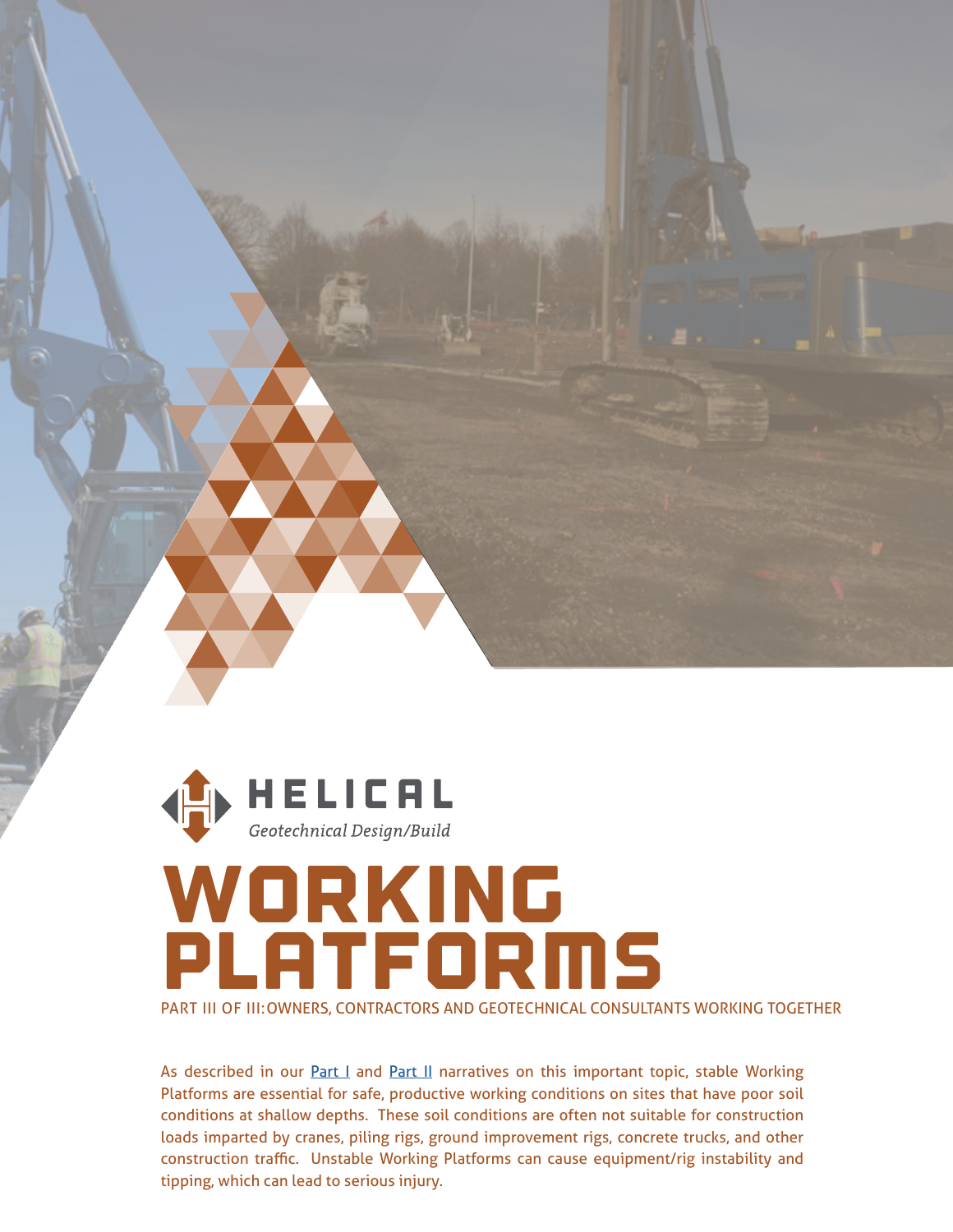





Accident Involving a Piling Rig Image source: Guide to Working Platforms By the Joint EFFC/DFI Working Platform Task Group 1st Edition December 2019

[After numerous serious accidents attributed to inadequate Working Platforms, industry trade organizations](http://www.dfi.org/commhome.asp?WPWG)  at the national level recognized the critical need to address Working Platform deficiencies. A joint effort between EEFC/DFI/ADSC developed thorough guidelines and recommendations detailing Working Platform design and performance. Our three-part narrative is intended to provide a high-level review of Working Platforms. Much greater detail can be provided by reviewing the reference guidelines, which can be found [here.](http://www.dfi.org/commhome.asp?WPWG)

While Owners are ultimately responsible for providing safe working conditions for their workers, it takes a team of professionals working together to help ensure safe, dry, and stable Working Platforms (WPs) from which site construction activities can be executed. Our Part I and Part II narratives focused on the roles of contractors and geotechnical consultants, respectively. The list below summarizes the high points from those narratives, including how the respective roles should coordinate together during project evolution.



Early identification of potential Working Platform instability is a geotechnical issue (similar to foundation support, slab/pavement support, lateral earth pressures, excavation support, fill compaction, and subgrade preparation), and should be addressed in the geotechnical report and project specifications. This is often crucial for piling and ground improvement projects where poor subgrade conditions are coupled with tall, heavy equipment.



Contractors should plan for WP considerations during the bidding process, including developing a WP Plan that can be distributed and considered by bidding site subcontractors such that they can carry corresponding costs. WP Plan development should include solicitation of equipment specifications from bidding site and geotechnical subcontractors, and consultation with the geotechnical consultant. Refer to our [Part I](https://helicaldrilling.com/wp-content/uploads/2020/10/HELICAL-Working-Platforms-Owner-GC-Part-I.pdf) narrative for further detail on WP Plan development.



Once the job is awarded to a General Contractor, the site subcontractor procurement process should include a review of the WP Plan to ensure that appropriate costs have been carried. Safe WPs are a safety matter and not something that can be omitted as a cost/value measure.



WORKING PLATFORMS PART III OF III **OWNERS, CONTRACTORS AND GEOTECHNICAL CONSULTANTS WORKING TOGETHER**